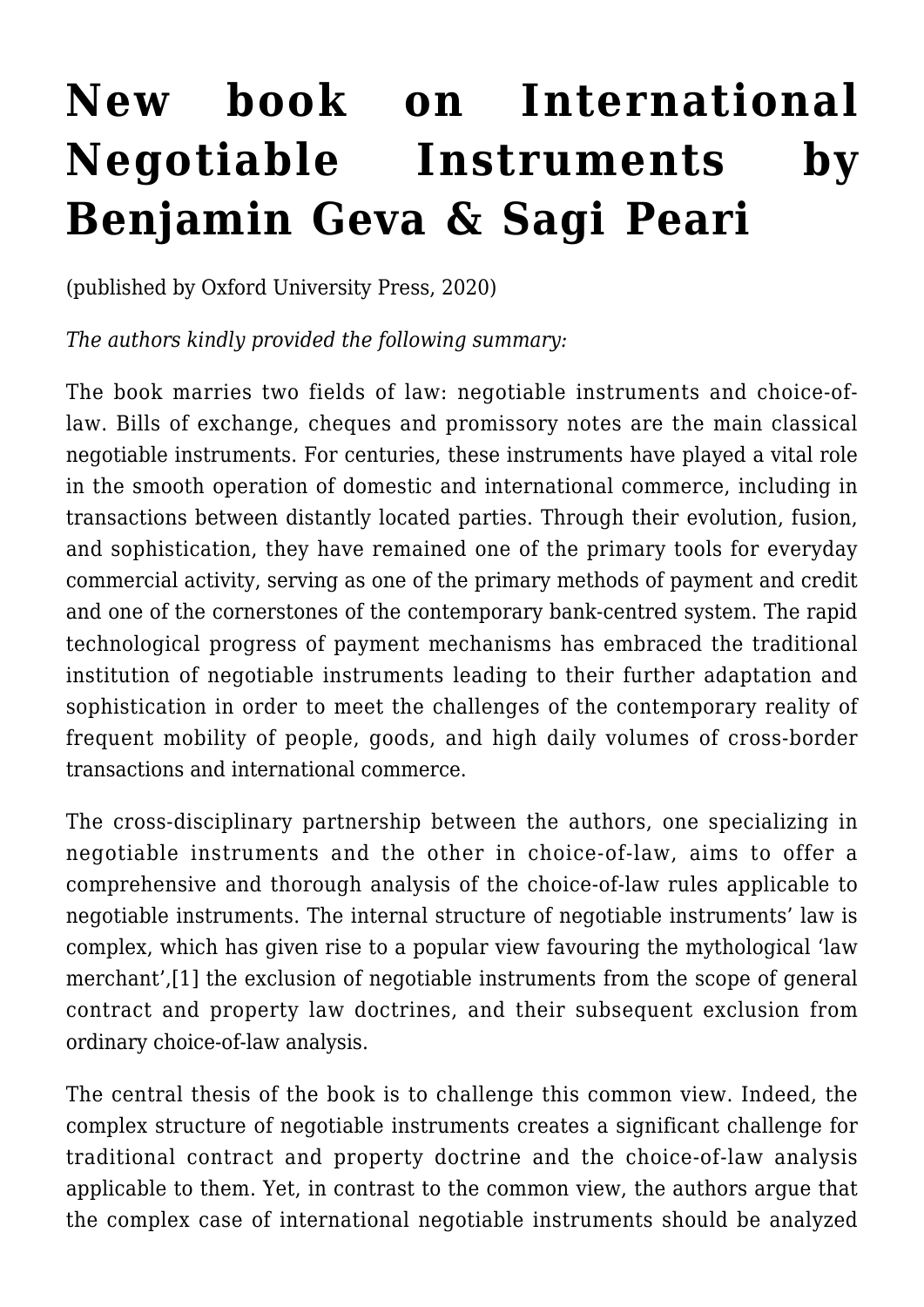through the lens of traditional contract & property choice-of-law doctrines rather than by crafting new specially designed rules for negotiable instruments.

In order to illustrate this point, consider the – well-known in choice-of-law literature – *Giuliano & Lagarde* Report ('The Report'),[2] which has served as a basis for contemporary European Rome Regulations[3] on the question of applicable law. The Report excludes negotiable instruments law from the scope of ordinary choice-of-law analysis.[4]However, one can reassess the three rationales mentioned in the Report to justify negotiable instruments' law exclusion. *First*, it makes a point that a negotiable instrument is not a contract.[5] In this book, the authors argue the opposite – from their very origin to their present-day doctrinal analysis, negotiable instruments are very much contracts and carefully follow the essentials of contract law doctrine, alongside the basic elements of tangible property law.[6]

 *Second*, the Report characterizes a negotiable instrument as a 'complex contract'.[7] Indeed, in their study the authors provide a precise demarcation of the special nature of the negotiable instrument as a 'special' contract to delineate its divergence from the 'ordinary' contract; its relation to basic elements of tangible property transfer; and how this divergence affects (if at all) the choiceof- law rules of negotiable instruments, comparatively to choice-of-law rules of 'ordinary' contracts and tangible property. While throughout their book the authors show that negotiable instruments present 'complicated special rules' that should be analyzed, modified and distinguished from 'ordinary' contract law/property law rules, they are very much based on them.

*Finally*, the Report makes a reference to the existing harmonization processes.[8] In this book, the authors provide a detailed comparative analysis of the various rules in diverse legal systems and they show that they are far from uniform.[9] The authors discuss the various harmonization processes of negotiable instruments,[10] and make some suggestions for possible reforms within the process of international harmonization of the choice-of-law rules,[11] which would capture the challenges of the digital age.[12] In contrast to the Report, the authors argue that the traditional choice-of-law rules in the areas of contract law and tangible property can serve as a model for such reform of choice-of-law rules of negotiable instruments.

In effect, authors' call for a redesign of the present choice-of-law rules relating to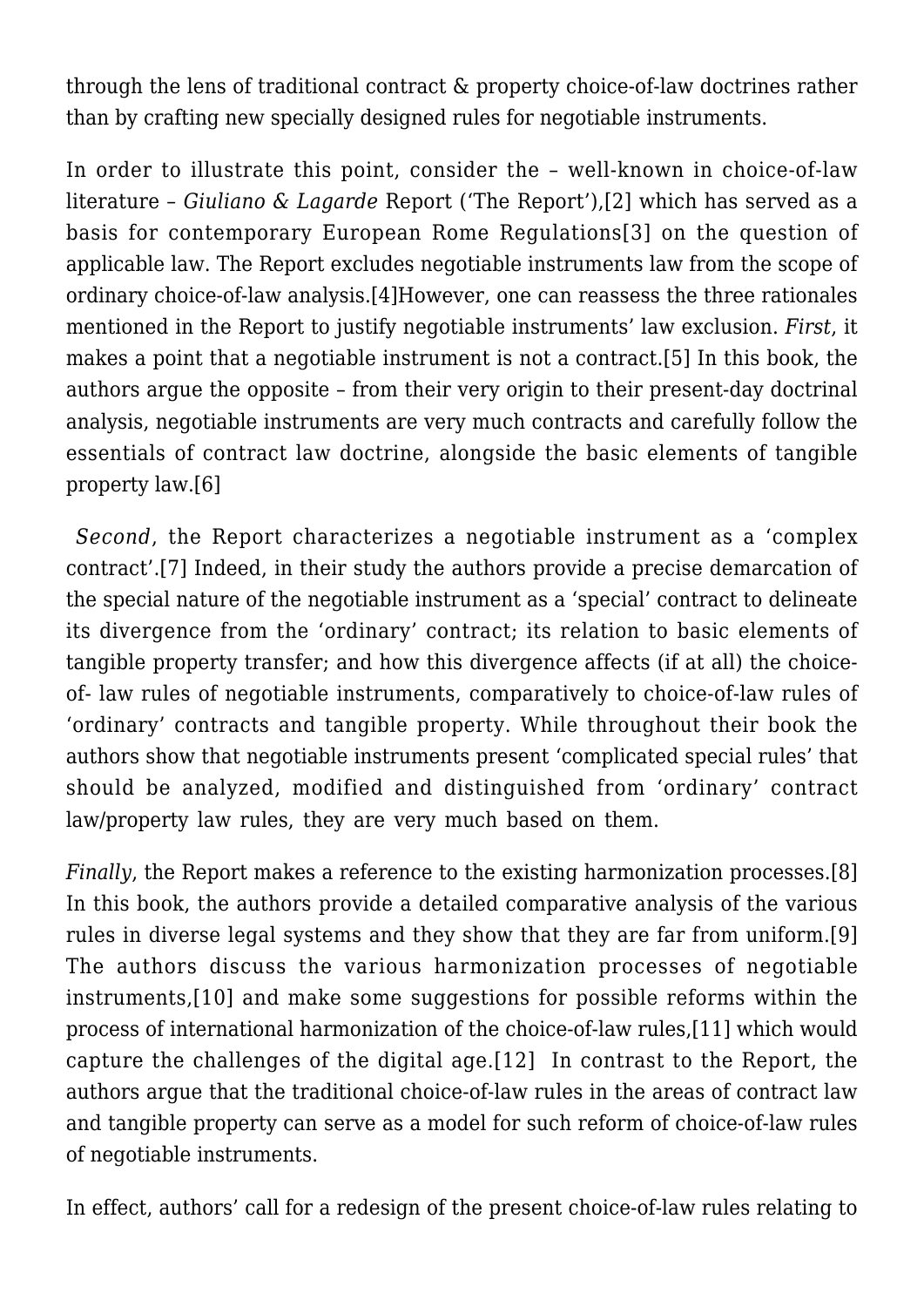negotiable instruments finds traces in contemporary literature. The commentators of one of the leading textbooks in the field have framed the need for a reconsideration of the choice-of-law rules of negotiable instruments in the following terms:

…it must be noted that the Bills of Exchange Act 1882 and much of the case referred to in the following paragraphs is now more than a century old. In that time, the role and significance of bills of exchange in commercial intercourse and the approach of the conflict of laws to freely incurred obligations such as these has changed radically. As the following commentary makes clear, the rules contained in the 1882 Act are neither comprehensive nor easy to understand and apply. A radical overhaul of the law in this area, whether by legislation or international convention, seems long overdue.[13]

In this book, the authors are indeed willing to take up the challenge of a 'radical overhaul'. In line with the above-stated quotation, they suggest a radical reorientation of choice-of-law rules. They argue that choice-of-law rules in the area of international negotiable instruments need to be dramatically amended and harmonized.

The contemporary choice-of-law rules within this area of law have originated from flawed premises about the nature of the subject. Further, contemporary rules have left behind the modern development of choice-of-law doctrine. Relying on the foundation of negotiable instruments' law within the traditional ordinary doctrines of contract and movable property and invoking developments within modern choice-of-law thought, the authors endeavour to challenge the traditional orthodoxy and offer a complete re-examination of the choice-of-law rules of negotiable instruments.

[1] See Chapter II.

[2] Report on the Convention on the law applicable to contractual obligations by Mario Giuliano, Professor, University of Milan, and Paul Lagarde, Professor, University of Paris I, Official Journal C 282, 31/10/1980 P. 0001 – 0050.

[3] Commission Regulation (EC) 593/2008 of the European Parliament and of the Council of 17 June 2008 on the Law Applicable to Contractual Obligations (Rome